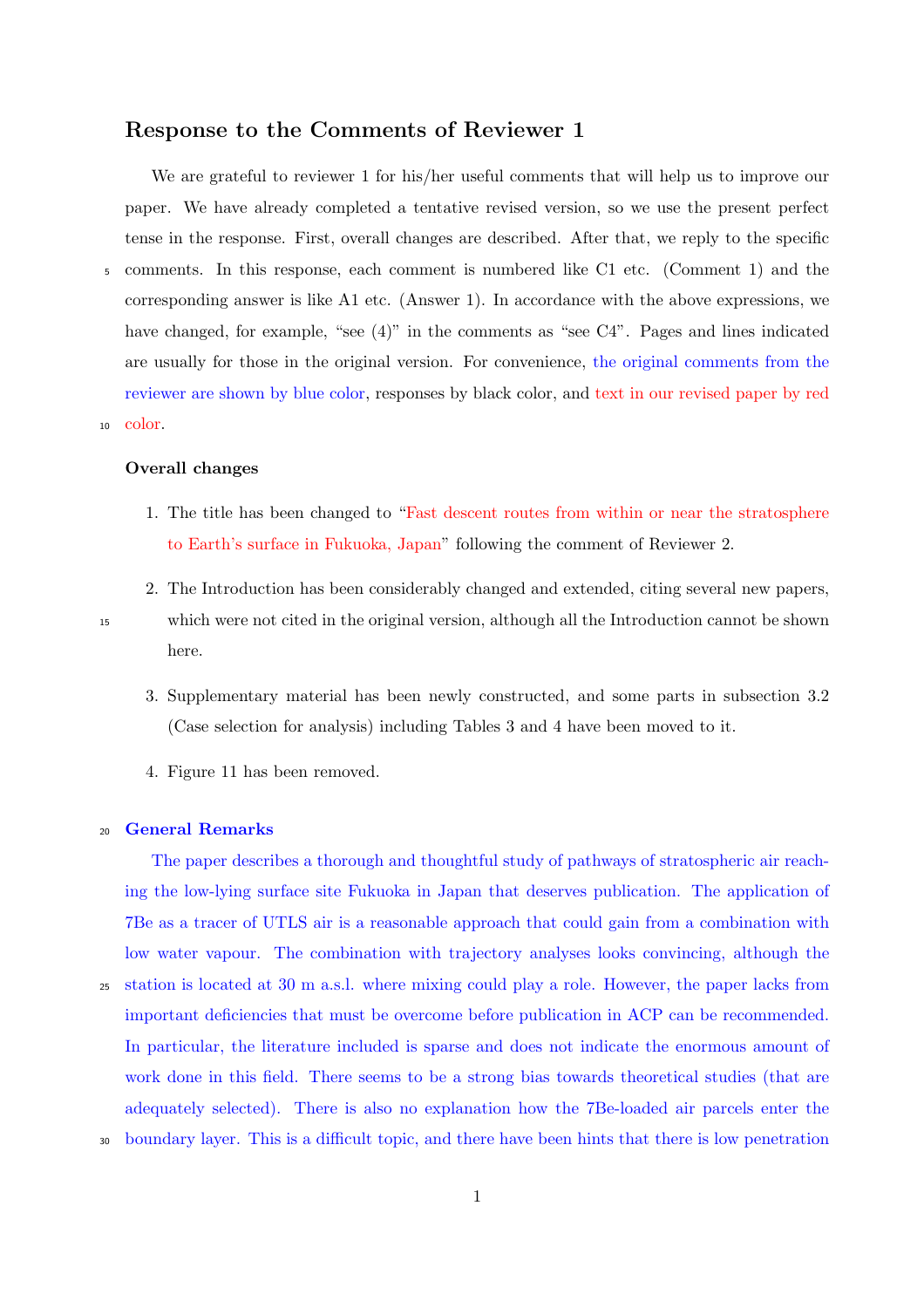at least during daytime. Also the validity of trajectory calculations in the boundary layer must be discussed.

We, both the authors, are not fully familiar with the field of STT. Therefore, we had been very worried that the review in the Introduction is insufficient. In this respect, we are especially <sup>5</sup> grateful to be given many comments. Based on the papers mentioned and the comments by reviewer 1 as well as the other reviewers' comments, the Introduction has been largely rewritten and improved.

### **Details**

C1. Abstract, Lines 20-23: This statement about mixing is courageous. Is there observational <sup>10</sup> evidence that <sup>7</sup>Be is higher at higher altitudes? I would expect mixing to be most pronounced in the boundary layer.

- A1. From the facts that the potential temperature decreases along the trajectories, and the structure of the trajectories and isentropic surfaces is favorable to mixing, we concluded that <sup>7</sup>Be also decreases due to the mixing. We found at least one paper (Kownacka 2002,
- 15 Nukleonila, 47, 79-82) showing that <sup>7</sup>Be is higher at higher altitudes based on observations. Also, at least one paper (Land and Feichter 2003, JGR, **108**, D12. No.8523) shows the same feature, though this is not based on observations only. (These two papers have been cited in subsection 5.1.) Since the source of <sup>7</sup>Be is located in the stratosphere and <sup>7</sup>Be is transported to lower layers, it is logically reasonable that <sup>7</sup>Be concentrations are higher at higher altitudes
- <sup>20</sup> in the troposphere. We agree with the reviewer about mixing to be most pronounced in the

boundary layer, but this is a different story.

C2. P. 34441, Line 3: Tropopause folding has been reported to have a low seasonal dependence elsewhere (Beekmann et al., J. Atmos. Chem. 28 (1997), 29-44) and deep stratospheric intrusions maximize in winter (Stohl et al., Atmos. Environ. 34 (2000), 1323-1354; Trickl et

- <sup>25</sup> al., ACP 10 (2010), 499-524). Is this different for East Asia?
	- A2. These results are obtained in mid-latitudes. All papers state that the occurrence is minima in summer, and Stohl et al. (2000) and Trickl et al. (2010) point out maxima in wither. On the other hand, in our analysis, seasonal variations in high latitudes are mentioned. Therefore, the difference comes from the difference in the latitudinal belts. In fact, tropopause folds occur
- 
- <sup>30</sup> most frequently in winter and least frequently in summer in mid-latitudes in Fig. 20. Also, the difference between spring and autumn seems to be small in mid-latitudes, compared with that in high latitudes. Thus, ours and these three papers do not contradict each other.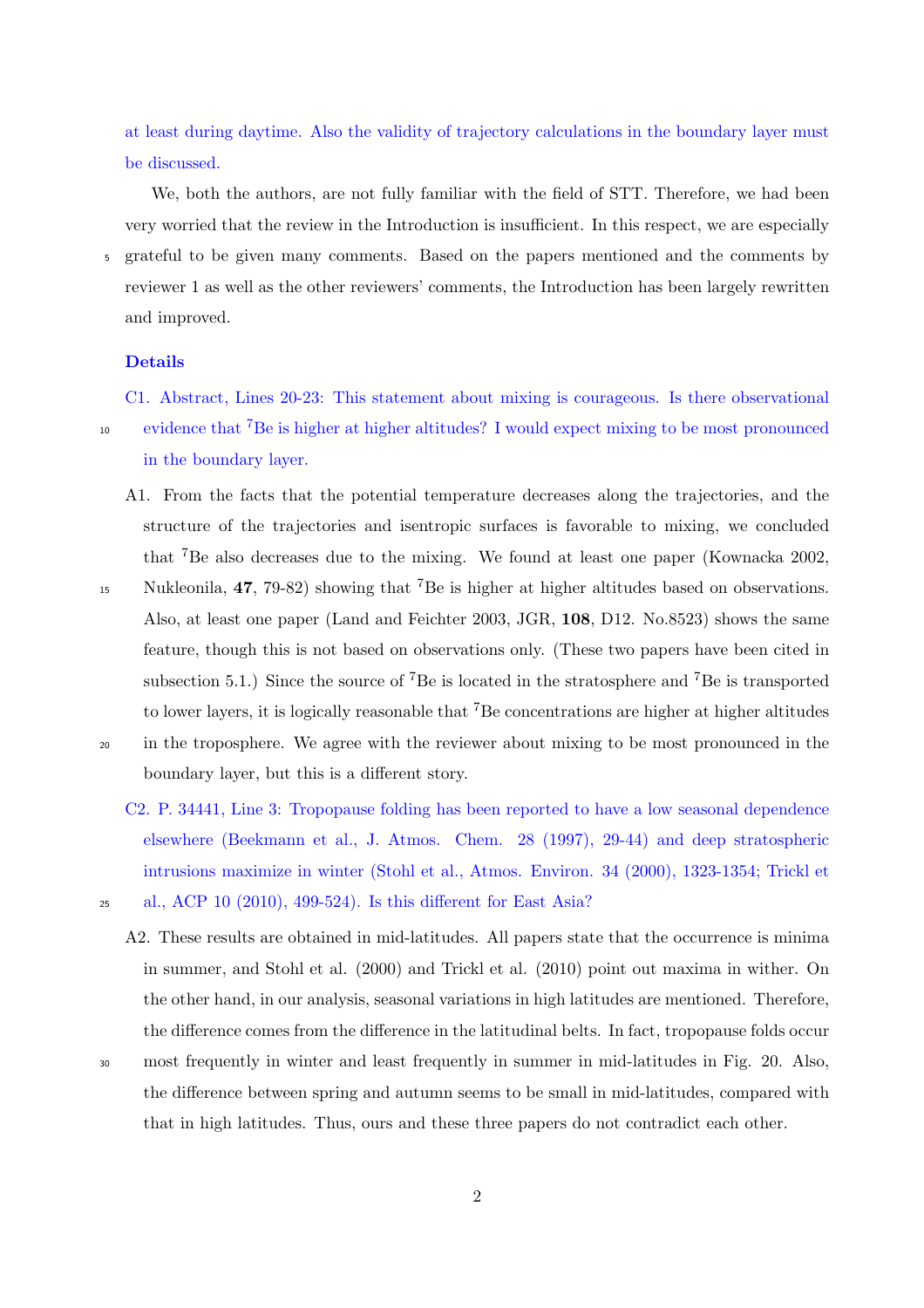Since the climatology of tropopause folding was reported by Sprenger et al. (JGR 2003), we have completely rewritten a paragraph in subsection 5.2 (34461, l.10-20). Therefore, the difference in the seasonal dependence has not been mentioned.

C3. P. 34441, Lines 8-10: Investigations of STT start in the 1950s. Please, explain why you <sup>5</sup> start with Kida (1997), or include some of the pioneering work.

- A3. Kida (1977) made a great advance in STT, but it is wrong that this paper is a pioneering work, as pointed out by the reviewer. We have changed this sentence to the following one. Therefore, numerous studies have focused on STT since its investigations started in the 1950s (e.g., Reed and Sander, 1953; Machta, 1957).
- <sup>10</sup> C4-1. P. 34441, Line 17: "Only recently" is not true. Deep STT has been studied for several decades. In recent years strong interest in the potential impact of STT on near-surface has started, in particular in the U.S. Recent papers are (e.g.) Ambrose et al. (2011), Langford et al. (2012), Lin et al. (2012), Lefohn et al., (2012), Yates et al., (2013), Dempsey, (2014), Langford et al. (2014), Lin et al. (2015).
- <sup>15</sup> A4-1. Although we read the above papers, most of them refer to papers in and after the 2000s. Papers before this period seem to us to just infer that elevated surface ozone may be related to stratospheric intrusions without showing routes from the stratosphere. Therefore, we have rephrased this sentence to the following one:

Only recently, full-fledged studies on deep intrusions to the troposphere (deep STT) have been

<sup>20</sup> conducted, although, before the 2000s, there were several papers showing that stratospheric intrusions influence surface ozone (e.g., Oltmans and Levy, 1992).

Also, the papers mentioned above, in which trajectory analysis techniques are used, have been newly cited as

"Ambrose et al.  $(2011)$ , Lefohn et al.  $(2012)$ , Langford et al.  $(2012)$ , Yates et al.  $(2013)$ , <sup>25</sup> Langford et al. (2015), and Lin et al. (2015) also investigated influences of STT to elevated ozone concentrations at several stations in the USA, by using numerical models and aircraft and lidar observations.".

C4-2. A penetration of stratospheric air into the PBL is not trivial. Intrusions tend to slide along the top of the PBL without much vertical exchange. A recent study in the eastern U.S.

<sup>30</sup> (not yet published) addresses the issue of daytime in the entrainment of STT air in the PBL. Eisele et al., (1999) show a case of deep STT reaching low altitudes in the early morning followed by downward mixing in the developing PBL. They also discuss previous literature on this subject.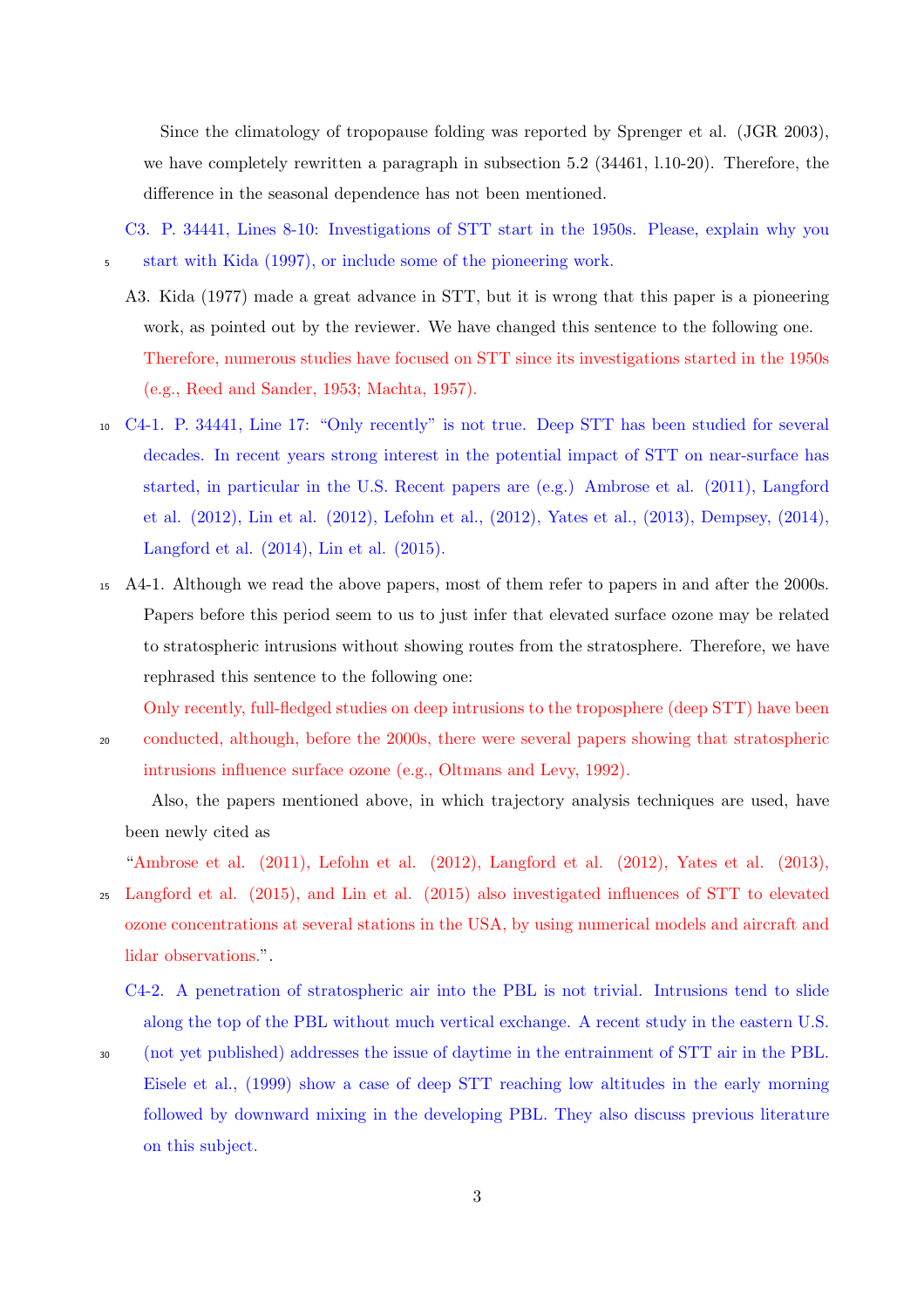- A4-2. It seems to us that Eisele et al., (1999) did not mention the mixing associated with the change of the PBL. However, we think that the indication of the reviewer is likely. So we would like to cite the recent study if possible. Can we cite it in the form of personal communication?
- <sup>5</sup> C5. P. 34442, Line 6: There is also a growing number of publications on measurements in or in the vicinity of Tibet, e.g., Zhang et al., Adv. Atmos. Sci. 27 (2010), 1344-1360; Chen et al., ACP 11 (2011), 5113-5122; Cristofanelli et al., ACP 10 (2010), 6537-6549; Bracci et al., J. Appl. Meterol. Clim. 51 (2012), 1489-1507; Sarangi et al., JGR 119 (2014), 1592-1611; Ma et al., ACP 14 (2014), 5311-5325; Ohja et al., Atmos. Environ. 88 (2014), 201-211.
- <sup>10</sup> A5. Citing some of the above papers (Cristofanelli et al., Bracci et al., Ma et al., and Ojha et al.), we have added the following sentences after 34442, l.14: "The surface in mountainous areas has similar height to 700 hPa or so. Therefore, there has been a growing number of publications in which destination sites are in mountainous areas, in paraticular, in the Tibetan Plateau or its vicinity (e.g., Cristofanelli et al., 2010; Bracci et al., 2012; Ma et al., 2014; Ohja
- <sup>15</sup> et al., 2014). Backward trajectory analysis suggests that the position of the subtropical jet stream could play an important role in deep stratospheric intrusions (Cristofanelli et al., 2010). Impact of deep STT to atmospheric composition of not only ozone but also other atmospheric tracers has been investigated there (Trickl et al., 2010; Bracci et al., 2012). However, even in these studies, the descent mechanism ..."
- <sup>20</sup> The reason that we have not cited all the papers is because our aim is that the destination is on flat surface but not mountainous regions.
	- C6. P. 34442, lines 8-9: The first part of this sentence is trivial! You should rephrase the following part like "which is our direct environment". However, I would rewrite the first two sentences in this paragraph entirely. You could also refer to the recent interest in the impact
- <sup>25</sup> of STT to air quality and cite the papers listed under C4.
	- A6. We have changed this part to the following one. Because the deepest area of the troposphere is above Earth's surface, a study of descending air from the stratosphere to the surface is very intriguing as "the deepest STT".
	- C7. P. 34442, Line 19: (Langford, 2014)
- <sup>30</sup> A7. Langford et al. was published in 2015. The year in References was wrong, and has been corrected.
	- C8. P. 34443, Line 7: "mainly" : Please, more precisely! (about 2/3 according to Lal and Peters: Cosmic ray produced radioactivity on the earth, Handb. Phys. 46 (1967), 551-612)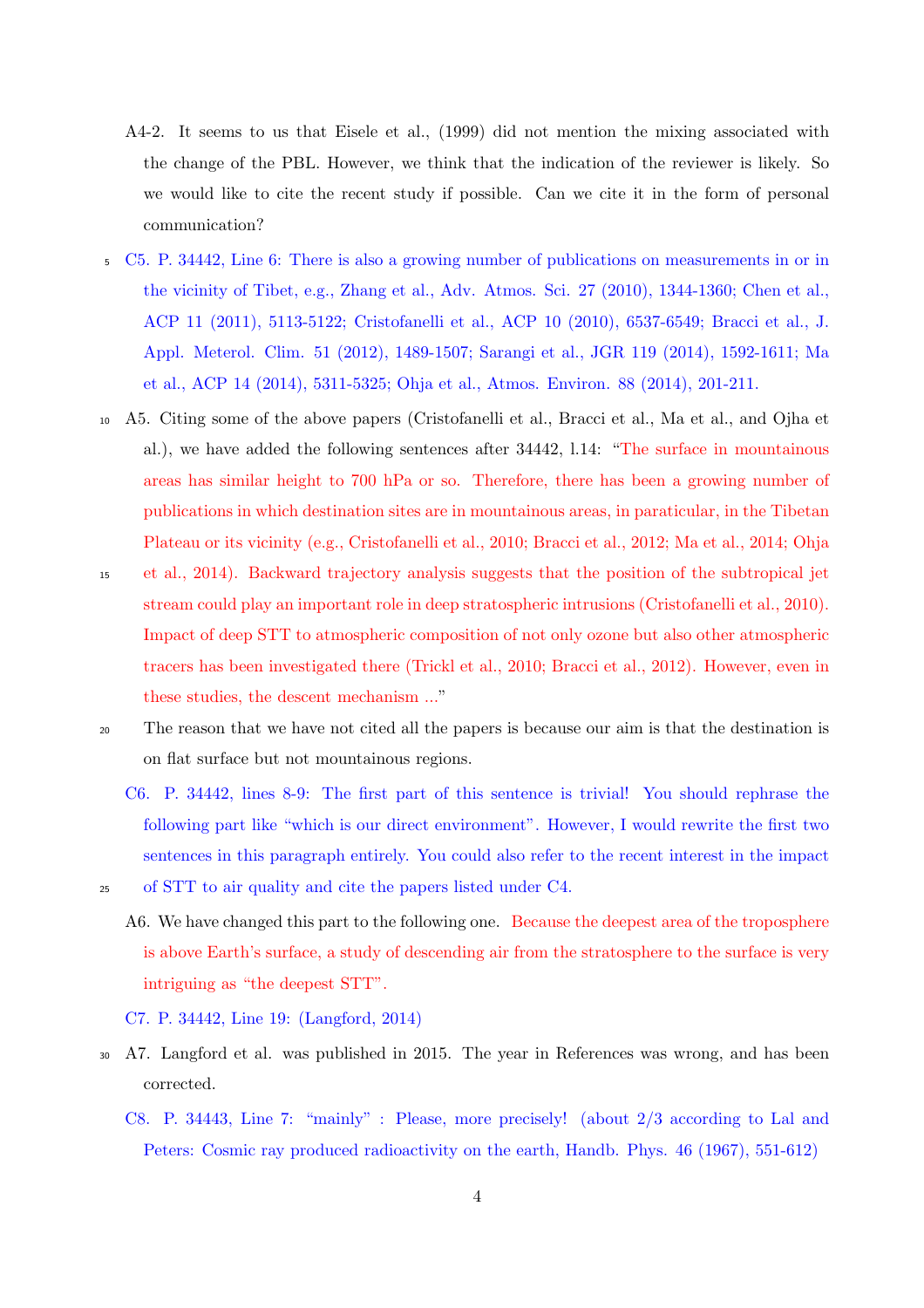- A8. This part has been changed as follows: <sup>7</sup>Be is a radioactive isotope, most of which (about 70%) is produced in the stratosphere (the remaining 30 % in the upper troposphere) by cosmic-ray spallation (Masarik and Beer, 1999; Nagai et al., 2000; Land and Feichter, 2003; Usoskin and Kovaltsov, 2008; Bezuglov et al., 2012)
- <sup>5</sup> C9. P. 34443, Line 17: Add citations of such STT studies! You could add those on the following page and some more. From the past 20 years I remember a number of climatological studies, e.g., Elbern et al., Atmos. Environ. 31 (1997), 3207-3226; Stohl et al., 2000, see (2); Zanis et al., ACP 3 (2003), 763-777; Cristofanelli et al., JGR 111 (2006), D03306; Trickl et al., 2010, see (2)). In addition, I found a recent one on low altitude surface observations: Tan et al.,
- 
- <sup>10</sup> J. Radioanal. Nucl. Chem. 298 (2013), 883-891. This one could be cited in connection with your low-altitude study.
	- A9. Zanis et al. (2003) was already cited. Remaining all the papers have been cited except Tan et al. (2013). However, detailed descriptions of all the papers considerably lengthen the paper, so that descripions have been simplified as a whole. Tan et al. do not treat STT, so
- <sup>15</sup> we have not cited it.
	- C10. P. 34443, Lines 25-26: "several" is not enough. One possibility could be "a limited number" . The sentence "In other words, ..." is unnecessary and should be deleted. You do not explain where the problems are!

A10. "several" has been replaced by "a few tens of ...". "In other words, ..." has been deleted.

- <sup>20</sup> We are sorry that we do not understand "You do not explain where the problems are!". Does the reviewer mean "problematic"? If so, the problem is explained in the first part of this paragraph as "when 7Be is used alone, rapid descent might be missed". Anyway, this sentence has been rephrased as: "Missing some fast descents is not a weak point for the present purpose.".
- <sup>25</sup> C11. P. 34443, Lines 1-3: The references listed under (8) are also related to mountain sites. Ozone is frequently elevated in the presence of elevated 7Be. If you want to present Tsutsumi et al. as a special example, you could introduce that sentence by "In East Asia, Tsutsumi et al. ...." .
- A11. The references under (9) (corrected) were already mentioned in A9. As to Tsutsumi et <sup>30</sup> al., we have changed to "In East Asia, Tsutsumi et al. ....", as suggested by the reviewer.
	- C12. P. 34444, Line 14: Add (Stohl et al., 2003)

A12. Added.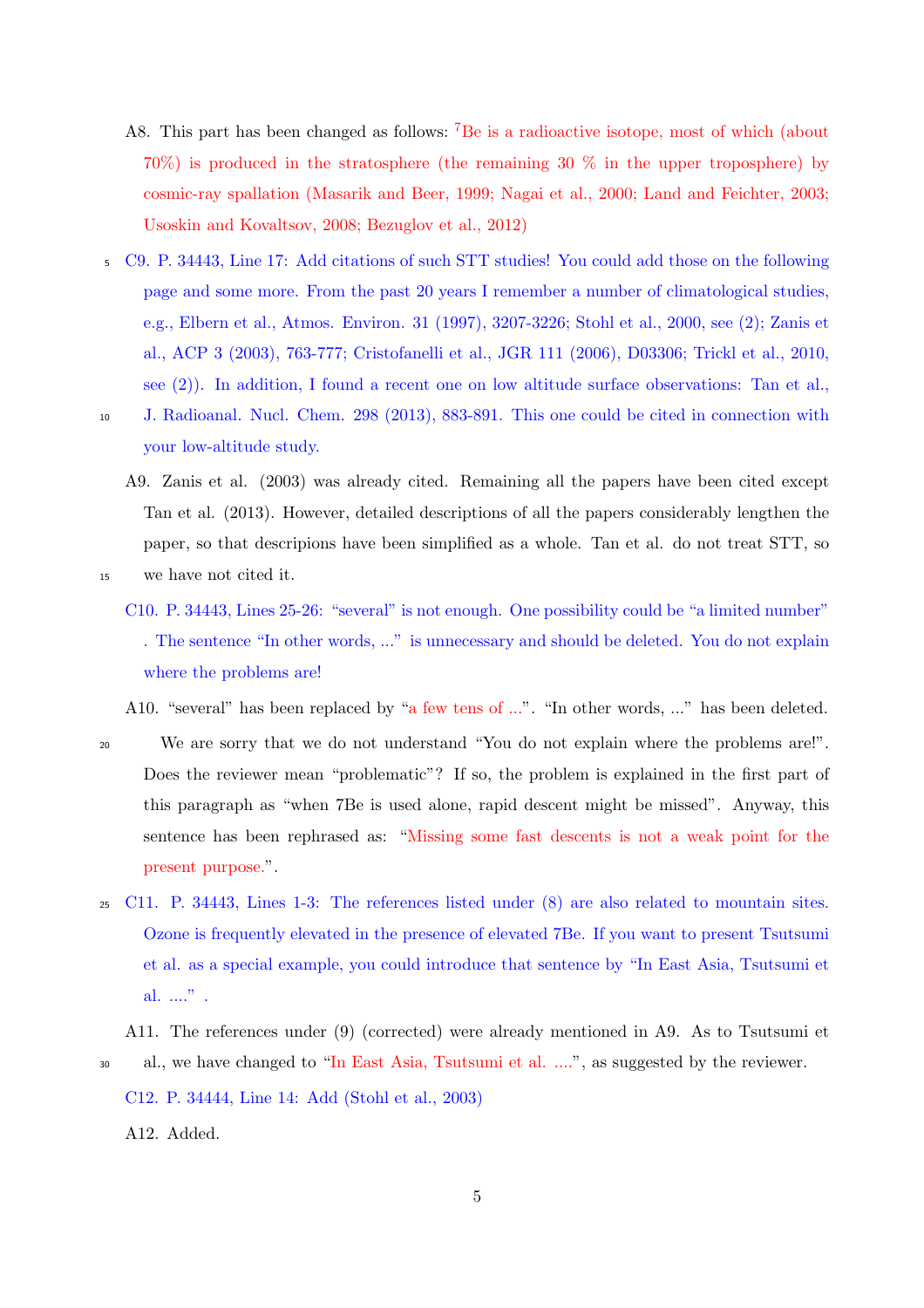- C13. P. 34445, Line 5: I am missing a summary of the existing knowledge on STT air reaching low altitudes (see C4), as a transition to the current study.
- A13. The existing knowledge on STT air reaching low altitudes is already described in 34441 and 34442. The effectiveness of the use of  ${}^{7}$ Be is also already mentioned in the last part in
- <sup>5</sup> 34444. Therefore, we think that a transition to the current study is not necessary here.
	- C14. P. 34446, Line 5: Why do you mention two companies (Ortec, Canberra) for one detection system?
- A14. Ortec was replaced by Canberra, so we mentioned the two instruments. However, the replacement was done before 2009. Therefore, we have changed to Canberra only in the <sup>10</sup> revised manuscript.
	- C15. P. 34447, Lines 7-11: "concentration" is not fully precise. However, "specific activity" is related to mass (Bq kg*−*<sup>1</sup> ) and is, thus, not a better solution. Maybe you should use quotation marks around concentration in Line 7 (first case). What is the accumulation time?
- A15. We understand that "concentration" is not fully precise. However, we checked that similar <sup>15</sup> papers use concentration without quotation marks, so we think this usage is permissible.

We do not use "the accumulation time" anywhere.

C16. P. 34448: There is no information on the calculation of PV!

- A16. PV is given at isentropic surfaces in the JRA-55 data. We can obtain PV at arbitrary points by the interpolation of two PVs at two adjacent isentropic surfaces. We have added
- <sup>20</sup> the following sentence: Since PV is given at isentropic surfaces in the JRA-55 data, PV at arbitrary points is obtained by the interpolation.

C17. P. 34452, Line 3: What is the "eastern hemisphere"?

- A17. "Eastern hemisphere" means the hemisphere from 0*◦*E eastward to 180*◦*E. This word is found in many dictionaries, so we think we can use it without annotation.
- 25 C18. P. 34452, Line 7: "higher latitudes"? "high" could be around the North Pole! 45<sup>°</sup> is normally named "mid-latitude". Please, carefully examine the paper elsewhere!
	- A18. In this paper, "high latitudes" generally means north of 60*◦*N. In this particular part, 25 cases out of the 33 cases attain their highest altitudes north of 60*◦*N, so that we express that the main descent routes are high-latitude ones. We have added some words in this sentence
- to avoid the misunderstainding: ..., and 25 cases attain them north of 60<sup>°</sup>N, i.e., in high latitudes.

C19. P. 34457, Line 1: "that the potential temperature is not conserved along the trajectories"?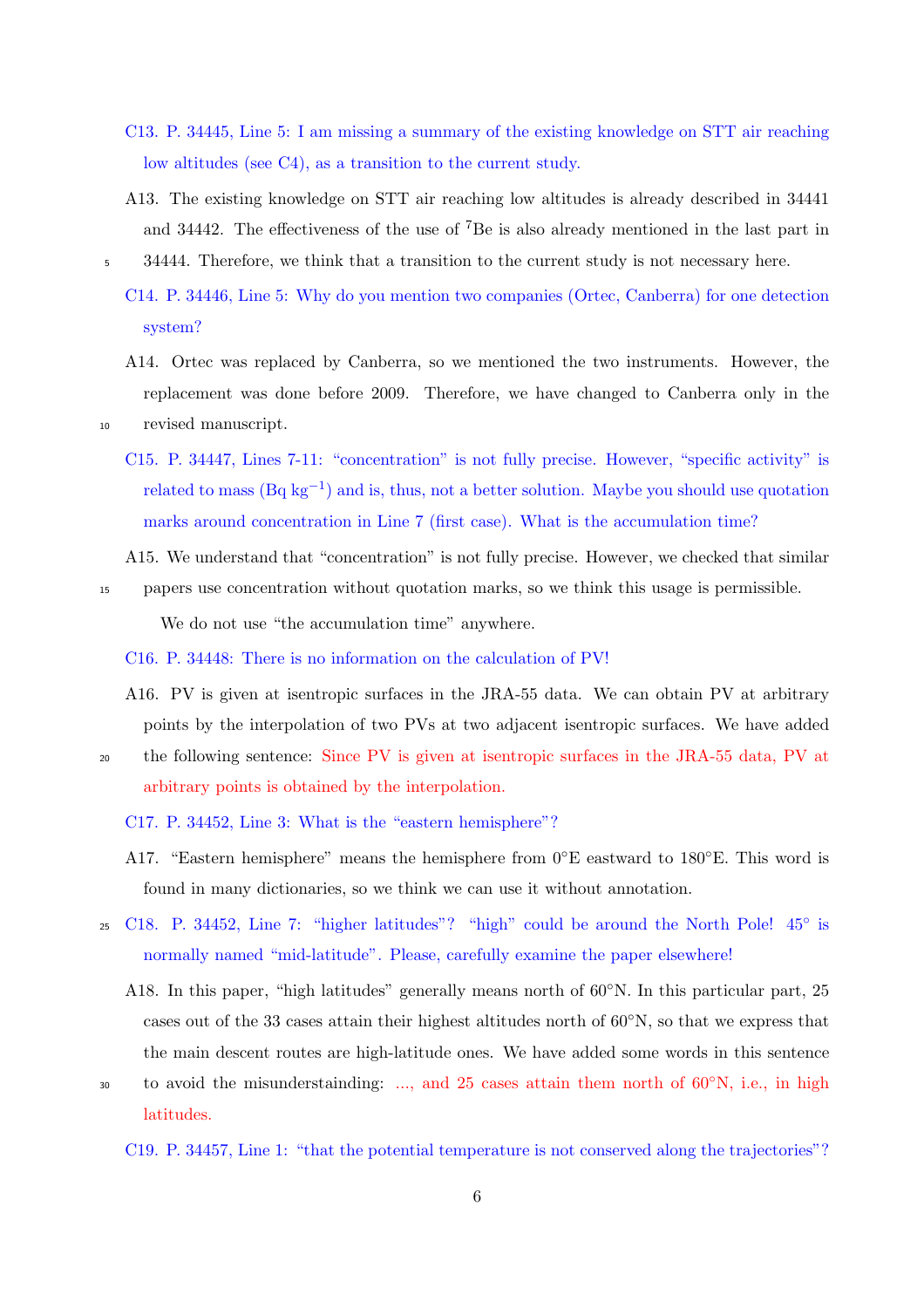A19. We have changed this sentence as suggested by the reviewer.

- C20. P. 34457, Line 12: Why do values mix? Air parcel can mix. Is this a numerical effect? Free tropospheric mixing is a rather slow process (see Trickl et al., ACP 14 (2014), 9941-9961, for some discussion).
- <sup>5</sup> A20. The potential temperature is not conserved along the trajectories. This is evidence of mixing. Generally speaking, free tropospheric mixing is a rather slow process, as mentioned by the reviewer. However, when the deformation is large, mixing is also large even in the free atmosphere.

C21. P. 34457, Line 18: "high altitudes" or "high latitudes"? Please, make sure. If "altitudes": <sup>10</sup> Please, specify!

A21. This is definitely "high altitudes" as in the text. "Altitudes" are specified as more than 8000 m in Fig. 15. To avoid the misunderstanding, we have changed this sentence to "The area near air parcels at high altitudes (the area near 40–45*◦*N and 60–75*◦*E)...".

C22. P. 34457, Line 19: "diffluent area" looks strange. Do you mean "area with predominantly <sup>15</sup> diffluent air masses"?

A22. Yes, we do. Maybe, we should change to "a diffluent-wind area". Does this make sence?

- C23. P. 34457, Lines 21-23: "this southward flow": there is also a northward flow! Please, describe clearer. The sentence "That is, descending parcels .... but parts of them." is also difficult to understand.
- <sup>20</sup> A23. We have rephrased this part as follows: The parcels on the trajectories ride on the southward flow of these two flows. That is, descending parcels are not most of the parcels coming from the west but parts of them, because the other parts ride on the northward flow.
	- C24. P. 34458, Lines 15-17: First you write "rapid descent", here "considerably long (longer?) time". I suggest writing "somewhat longer time" . "low altitudes" is confusing. The intrusions
- <sup>25</sup> start at high altitudes!
	- A24. We meant "the rapid descent from high altitudes to low altitudes (but not Earth's surface)". This sentence has been deleted, because the information given by this sentence is not important, and might be confusing.

A25. We have changed this sentence as suggested by the reviewer: First, we conclude from our analysis that it is rare ... .

C25. P. 34459, Line 18: "it is rare" : Do not generalize! Better "First, we conclude from our <sup>30</sup> analysis ..." .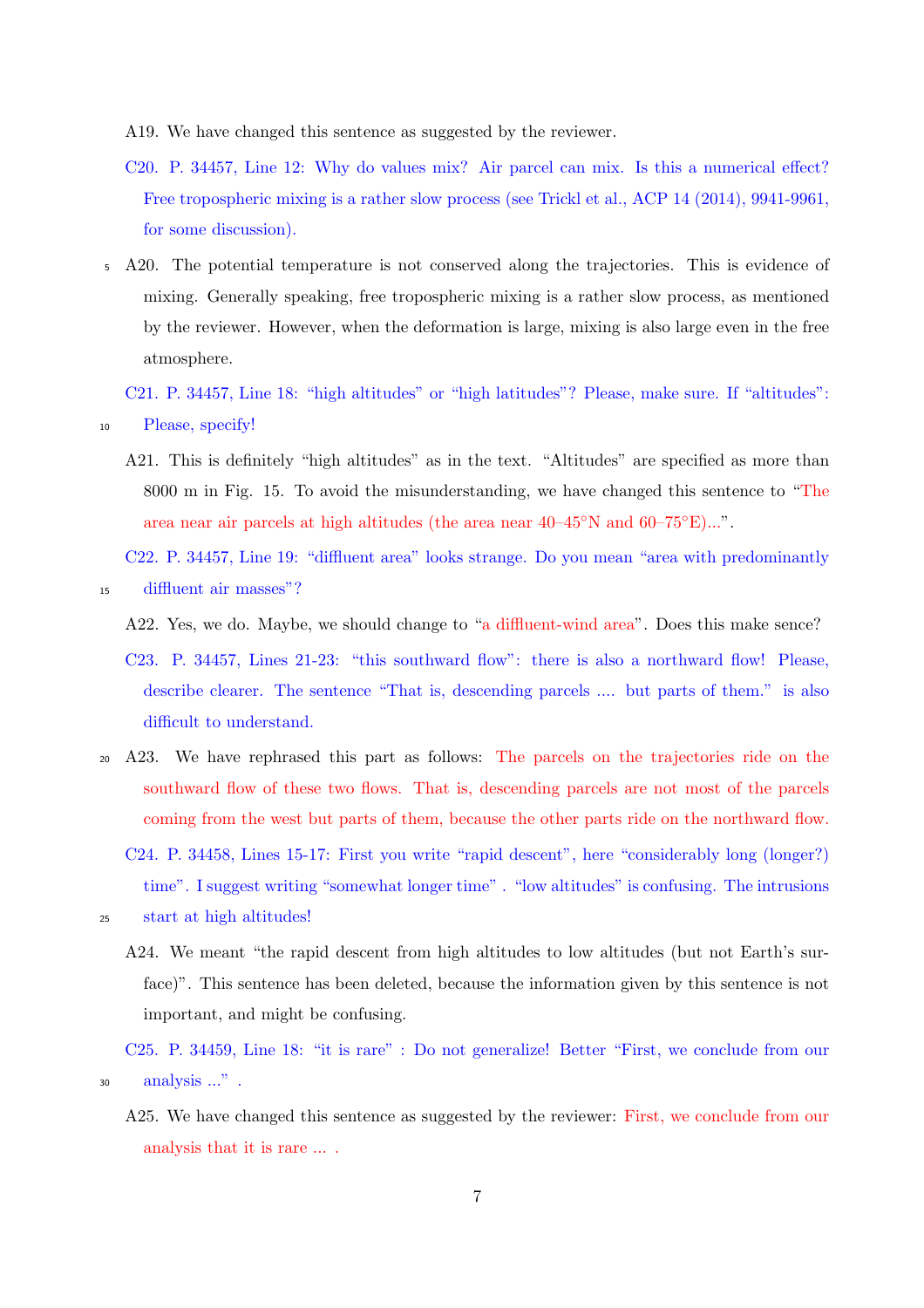C26. P. 34460, Line 12: "reference altitudes of 8000 and 10000 m."?

A26. We have changed this part as suggested by the reviewer: ... of the two reference altitudes of 8000 and 10 000 m.

C27. P. 34461, Lines 1-3: According to Beekmann et al. (1997) (see (2)) the frequency of

<sup>5</sup> tropopause folding is rather constant over the year. Please, explain or rephrase! Do you refer to deep intrusions which would make sense?

A27. See A2.

C28. P. 34461, Lines 5-6: I think you do not exclude the difference! The impact is what matters.

A28. We do not understand the reviewer's question. We have shown that the inclination <sup>10</sup> of isentropic surfaces in the troposphere is almost same irrespective of seasons. Therefore, the seasonal difference in the frequency of high-concentration days does not depend on the inclination.

C29. P. 34461, Line 13: Is 3 PVU correct or a misprint? (2 PVU?)

A29. 3 PVU is correct. Therefore, we have written as "This definition may be a bit exclusive".

<sup>15</sup> C30. P. 34461, Line 24: The variances of what? Please, more precisely!

- A30. We have meant the variance of the 2–8-day period component of the meridional wind ("day" was dropped in the original). However, the repetition of this long expression is awkward. It seems to us that "its" does not fit other than "of the 2–8-day period component of the meridional wind". If the reviewer has a more reasonable expression, please give us it. We
- <sup>20</sup> are willing to replace "its" by it.

A31. See A2.

<sup>25</sup> C33. P. 34465, Line 9: What means "high" ? Lower-tropospheric ozone peaks rarely exceed 80 ppb. Maybe "elevated" is more adequate.

A33. We have changed this part to "... predict elevated ozone concentrations".

## **Tables and Figures:**

C34. Table 1, Line 1: What is the accumulation time?

<sup>30</sup> A34. We do not use "the accumulation time". C35. Fig. 3: Specify units (altitude, potential temperature), also in other similar captions

C31. P. 34463, Line 2: "folds are frequent" : See C27!

C32. P. 34464, Lines 4-5: "mixing" : See C20. See also Line 9.

A32. See A20.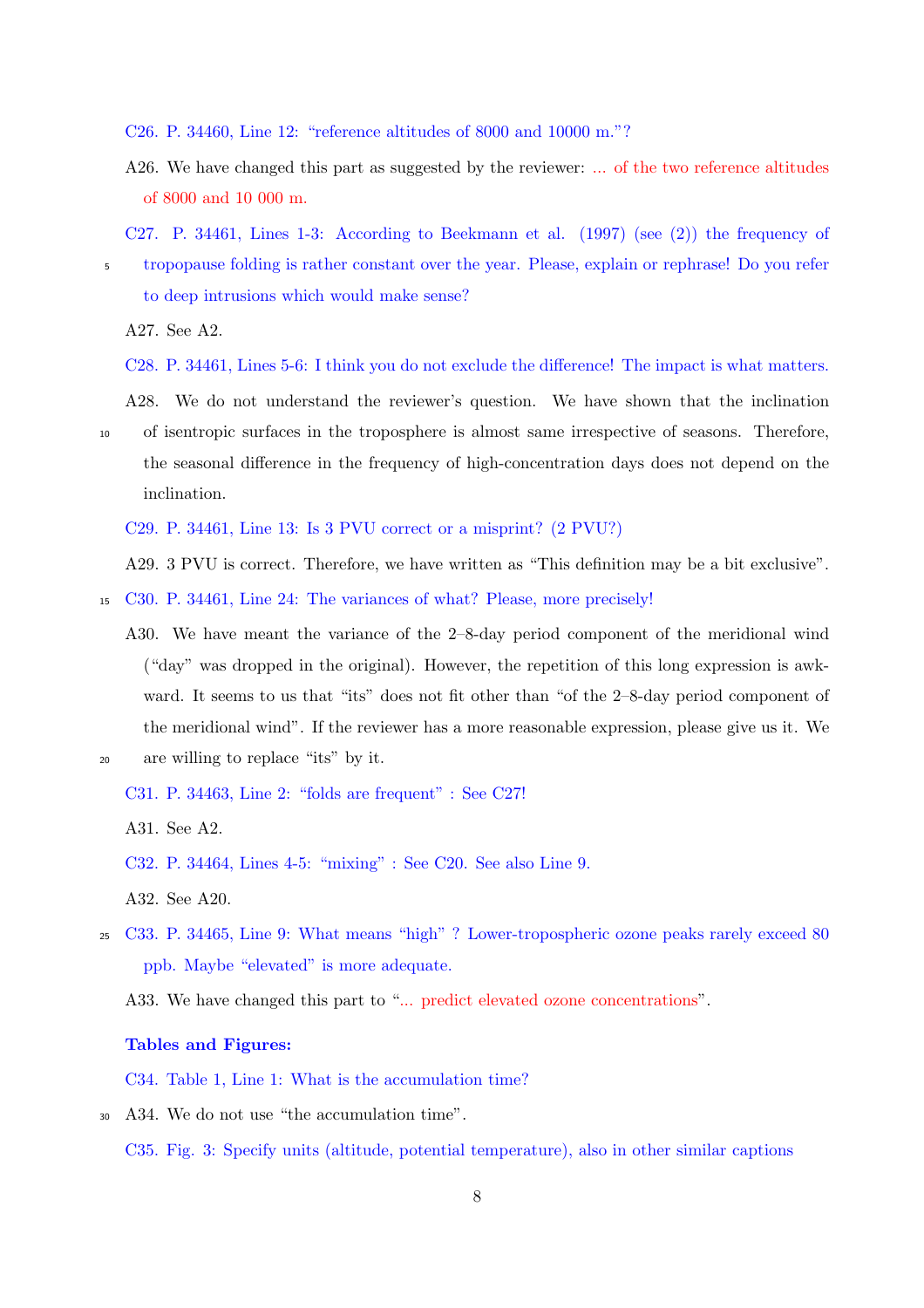- A35. We have specified units in Figs. 3, 4, 6, 12, 13, and 17
- C36. Fig. 5: "the last two days of travel" ; "Horizontal component of the trajectories" (please, examine also elsewhere, e.g., Fig. 6)
- A36. We have changed the expressions including other figures (maybe, Figs. 3 and 6 only) as
- <sup>5</sup> suggested by the reviewer.

C37. Fig,. 16, Line 2: "on 16 December" (see also following captions)

A37. Maybe, this expression (expression without "on") is permissible. There have been many other papers in which this expression is used.

#### **Style**

<sup>10</sup> We have changed all the items as suggested by the reviewer, except the following ones. The order has been changed.

(2) P. 34442, Line 3: "33 years of" ?

We have changed this part to "by using 33-year ECMWF reanalysis data". Does this make sense?

<sup>15</sup> (5) P. 34443, lines 1-2: "backward destination" ?

In this case, "forward destination" is right, and we have changed so.

(7) P. 34443, Line 24: "is sufficient"

This part has been deleted.

- (11) P. 34447, Line 21: I would use a comma ahead of "but" for more clearness, although this
- <sup>20</sup> prescribed only if there is a second verb.

In this sentence, there is no second verb, so we think that "a comma" is not necessary.

(14) P. 34451, Line 20: "vary among": Do you mean "range within"?

We have changed this sentence to: If the top- $1\%$  trajectories vary widely among each other, the average trajectory is meaningless. Does this make sense?

<sup>25</sup> (15) P. 34452, Line 12: "descent by 6892 m within two days" . You should specify which days (e.g., "within the first two days" ).

The specification is not easy, because two days are generally, for example, from 15 hours on the second day to 15 hours on the fourth day. This expression is awkward.

(16) P. 34453, Line 6: "to finally arrive" is a split infinitive, prohibited by the English grammar.

<sup>30</sup> Better "to arrive finally". See also Line 22, P. 34460 (Line 19),

According to Wikipedia,

https://en.wikipedia.org/wiki/Split infinitive#cite note-Walsh112-2